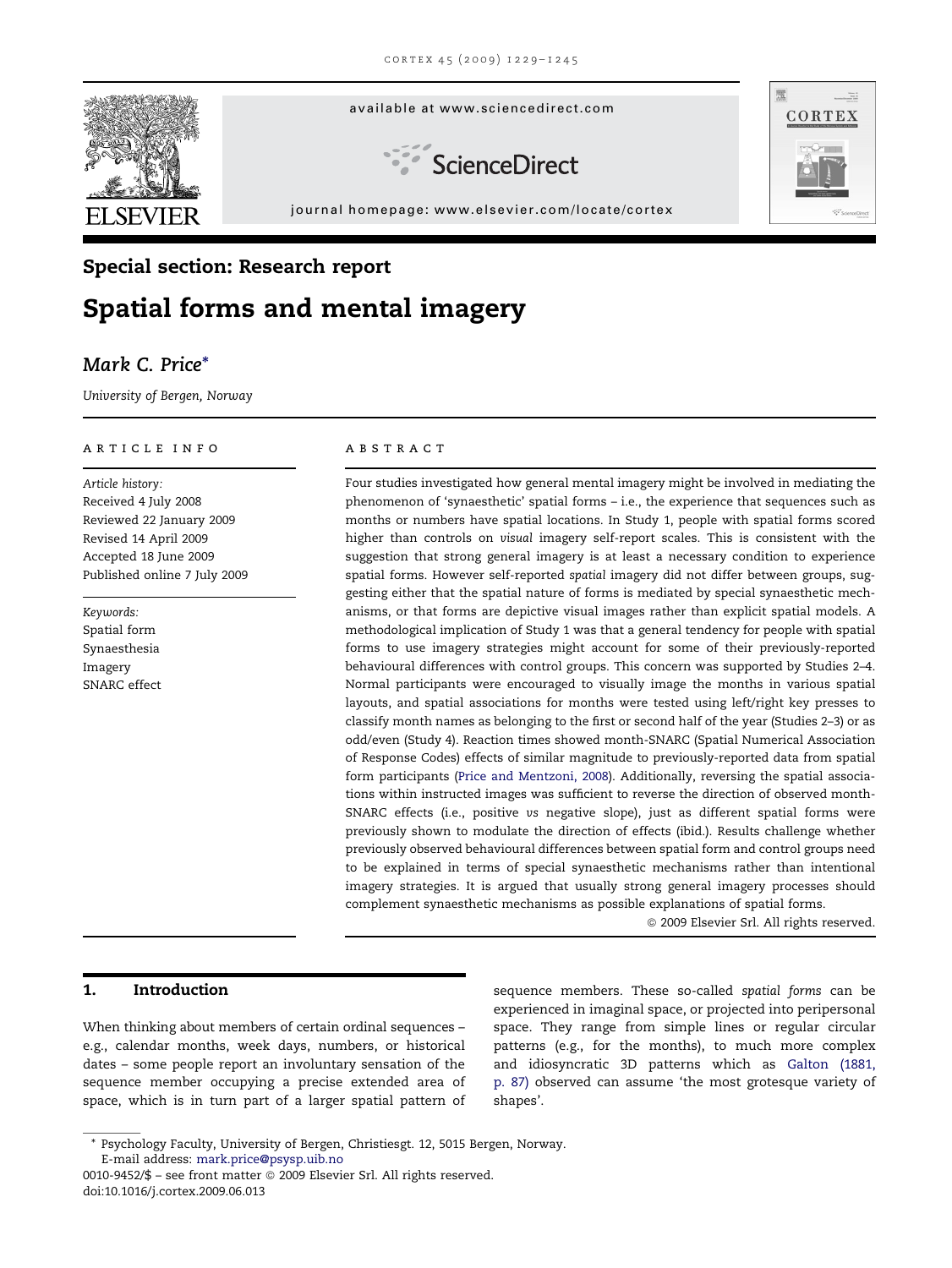Recent experiments on spatial forms have tended to approach the phenomenon from the perspective of synaesthesia research [\(Price and Mentzoni, 2008; Sagiv](#page--1-0) [et al., 2006; Seron et al., 1992; Smilek et al., 2007\)](#page--1-0). Spatial forms appear to share core characteristics of synaesthesia outlined by [Ward and Mattingely \(2006\),](#page--1-0) namely the involuntary triggering of a consistent extra perceptual sensation – in this case a visuo-spatial sensation – that seems quite alien to the majority of people who do not experience it. From the synaesthesia perspective, spatial forms might derive from abnormal mechanisms such as additional connectivity between cortical areas involved in representing the synaesthetic inducer and concurrent, as is now established for other types of synaesthesia [\(Rouw and](#page--1-0) [Scholte, 2007](#page--1-0)). For example, spatial forms may be an exaggeration, and perhaps a distortion, of the general but normally more unconscious neural overlap between parietal systems for spatial and magnitude representation ([Hubbard](#page--1-0) [et al., 2005b; Piazza et al., 2006\)](#page--1-0). This is the majority view adopted by papers in this special issue ([Hubbard et al., 2009,](#page--1-0) [this issue; Jarick et al., 2009a, this issue, 2009b, this issue;](#page--1-0) [Simner et al., 2009, this issue; Ward et al., 2009, this issue\)](#page--1-0). An alternative synaesthetic theory is that spatial forms arise from cross-talk between cortical areas that mediate representation of ordinal categories (right middle temporal gyrus, rMTG) and proximal object representation areas in inferior temporal lobe ([Eagleman, 2009, this issue\)](#page--1-0).

By contrast, early descriptive work on spatial forms at the turn of the 19th century placed the phenomenon within the general context of individual differences in mental imagery (e.g., [Galton, 1880a; Phillips, 1897](#page--1-0)). From this historically older perspective, spatial forms can be considered to derive from the use of visuo-spatial imagery as a childhood mnemonic to help learning of abstract sequences such as numbers or months of the year. This could be a normal strategy whose legacy is sometimes preserved into adulthood as highly automatised visual images ([Galton, 1881; Sagiv et al., 2006\)](#page--1-0). Alternatively spatial forms might develop as a compensatory strategy in children who have particular problems in learning these sequences in a purely verbal code [\(Seron et al., 1992\)](#page--1-0). In either case, the tendency to develop spatial forms could be driven by a general tendency to experience particularly strong visuo-spatial imagery across all domains.

Since the synaesthesia and imagery perspectives both predict highly automatised associations between mental representation of sequence members and space, they are not easily disambiguated by recent behavioural studies of spatial forms which focus on validating the reality and automaticity of peoples' reported spatial associations (e.g., [Piazza et al.,](#page--1-0) [2006; Price and Mentzoni, 2008; Sagiv et al., 2006; Smilek et al.,](#page--1-0) [2007\)](#page--1-0). However, the two perspectives are not mutually exclusive. Childhood imagery strategies within a specific domain could be enhanced by genetic predisposition for synaesthetic tendencies. And even if synaesthetic neural connectivity contributes to spatial forms, spatial forms are conscious visuo-spatial experiences and so must involve the brain mechanisms of imagery and visuo-spatial working memory in some manner. Therefore, even from the synaesthesia perspective, it is regrettable that there has been little recent attempt to understand the relation of spatial forms to general mental imagery. This paper tests two related hypotheses that in particular seem to have been neglected: (1) people who experience spatial forms might have unusually strong mental imagery experience in general and, (2) exaggerated use of imagery strategies by spatial form groups might contaminate behavioural comparisons with control groups, or even fully account for observed differences with control groups.

Under the first hypothesis, spatial forms might be merely one manifestation of a more general imagery tendency, or might at least be reliant on a background of strong general imagery experience. In addition to the longstanding literature on individual differences in the everyday experience of mental imagery, there are specific reasons to take this hypothesis seriously. [Barnett and Newell \(2008\)](#page--1-0) have already reported higher than average self-rated imagery experience among grapheme–colour synaesthetes than non-synaesthetes. Since the incidence of spatial forms is especially high (approx. 60%) among grapheme–colour synaesthetes ([Sagiv](#page--1-0) [et al., 2006\)](#page--1-0), it is obvious to ask whether strong imagery is also a characteristic of spatial forms. Although [Barnett and Newell](#page--1-0) [\(2008\)](#page--1-0) maintained that grapheme–colour synaesthesia should not be dismissed as merely a consequence of strong mental imagery, the distinction between normal and synaesthetic imagery seems considerably muddier for spatial forms. First, the essential description of spatial forms is as some kind of visuo-spatial image that people also often report being able to zoom into and explore. Second, it has long been noted [\(Phil](#page--1-0)[lips, 1897\)](#page--1-0) that spatial forms are continuous with sensations found in most people and that what is classified as a form depends rather on one's criteria. Third, informal observation suggests that people who report spatial forms often seem to experience rich general mental imagery.

If spatial forms are associated with generally strong imagery experience, then it is important to specify more precisely the type of imagery that is involved. In the tradition of mental imagery research, exemplified by the work of Kosslyn and colleagues (e.g., [Kosslyn, 2005; Reisberg et al.,](#page--1-0) [2003\)](#page--1-0), spatial images represent the layout of a pattern in terms of the explicit relative spatial positions of its component parts, whereas visual images depictively represent the so-called object properties of a shape, i.e., overall shape and surface properties, in terms of higher order patterns such as contours, surface textures and colours. In an extension of this tradition, [Kozhevnikov et al. \(2005\)](#page--1-0) have attempted to characterise the style of imagery that dominates in any particular person. Spatial visualisers are argued to encode and process images analytically, part by part, allowing this part structure to be made explicit and enhancing the ability to make dynamic image transformations. By contrast, object visualisers tend to encode images globally as a single perceptual unit, and are faster and more accurate in visual memory tasks, perhaps because the time needed to generate or activate these more holistic images is less dependent on image complexity. Imagery style is relevant to understand the nature of spatial forms, since the distinction between spatial and visual imagery stresses both neural and representational differences with implications for the properties of spatial forms and the manner in which they could be used as a cognitive tool.